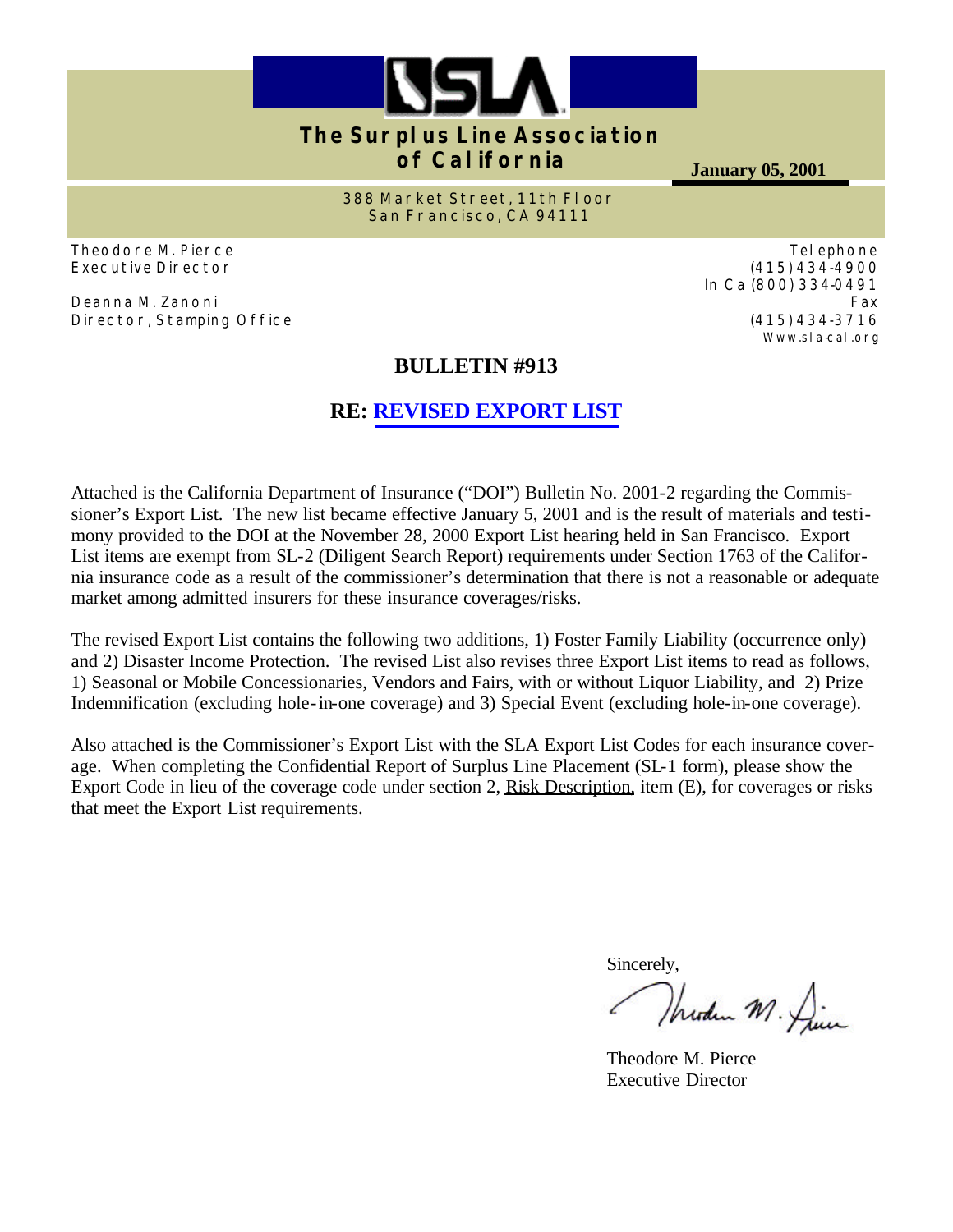# **Attachment**

Below is a recreated copy of the original letter from the California Department of Insurance ("CDI").

STATE OF CALIFORNIA **Harry Low, Insurance Commissioner** 

### **STATE OF CALIFORNIA DEPARTMENT OF INSURANCE 45 Fremont Street, 21st Floor San Francisco, CA 94105**



**Bulletin No. 2001-2 January 05, 2001**

#### **To: All Surplus Line Brokers, Admitted Insurers, and Other Interested Persons**

**SUBJECT: Export List**

Pursuant to Insurance Code Section 1763.1, the Commissioner may by order declare eligible for placement with a nonadmitted insurer and exempt from all the requirements of Section 1763, except the filing of a confidential written report, any type of insurance coverage or risk for which he finds after a public hearing that there is not a reasonable or adequate market among admitted insurers.

This year the Department held a public hearing and comment period regarding the annual renewal of the list required by the statute. After receiving comments and conducting the hearing, the department hereby adopts the attached list which has a few additions to it. The following coverages have been added to the list: 1) foster family liability (occurrence only) and 2) disaster income protection coverage. The following coverages have been clarified: 1) Seasonal or Mobile Concessionaires, Vendors and Fairs, with or without Liquor Liability, 2) Prize Indemnification (excluding hole-inone coverage) and 3) Special Event (excluding hole-in-one coverage).

The Department reminds you that risks and coverages not appearing on this list may still be exportable but subject to the full documentation of the search being performed pursuant to Insurance Code Section 1763.

A public hearing will be held annually or more often at the Commissioner's discretion regarding the attached export list. The Commissioner or his designee shall notify all surplus line brokers of any removal from the list. The contact person is Carol Frair, Senior Staff Counsel, Department of Insurance, 45 Fremont, San Francisco, CA 94105, (415) 538-4408.

> HARRY LOW Insurance Commissioner

By Signature on page 5

Dennis C. Ward Deputy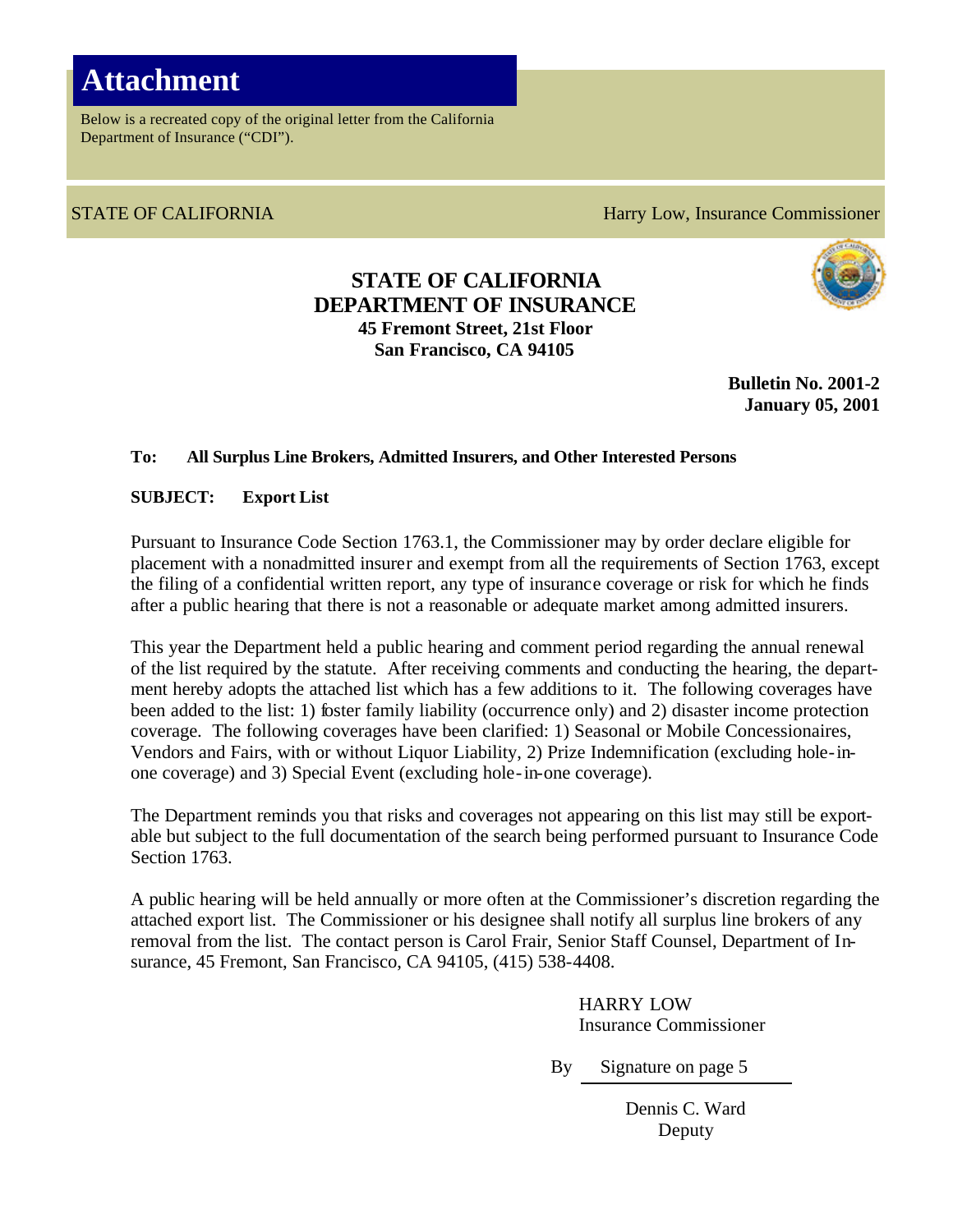# **Attachment**

**Copy of Letter from The California Department of Insurance**

### **EXPORT LIST**

**Items With an asterisk (\*) has been added this year Item With asterisks(\*\*) means wording added Heading that are not in bold are not export list items**

Automobile

 **Exotic/Classic/Antique Autos With a Value in Excess of \$100,000**

**Aviation Excess Liability**

Crime

 **Excess Crime Kidnap & Ransom**

Disability

 **Bridge Plan High Limits Disability International Major Medical**

#### **Event Cancellation**

Fire & Allied Lines

 **Amusement Parks/Carnivals and Amusement Devices Commercial DIC/Stand Alone Earthquake Disaster Income Protection\* Excess Flood Explosive Manufacturing/Sales/Storage Hay in the Open Homeonwners Earthquake-Excess Limits or Deductible Buyback Individual Insureds With Large Schedules Where the TIV (Total Insured Values) Are in Excess Of \$500 million Sawmills Vacant Buildings**

#### General Liability

 **Ambulance Service Including Professional Liability Amusement Parks/Carnivals/Devices Blasting Contractors Building Moving Contractors Engaged In Construction of New Tract Homes And/Or New Condominiums Clinical and Similar Tests of Pharmaceutical, Medical, Biological and Other Similar Products Demolition Contractors Employment Practices Liability**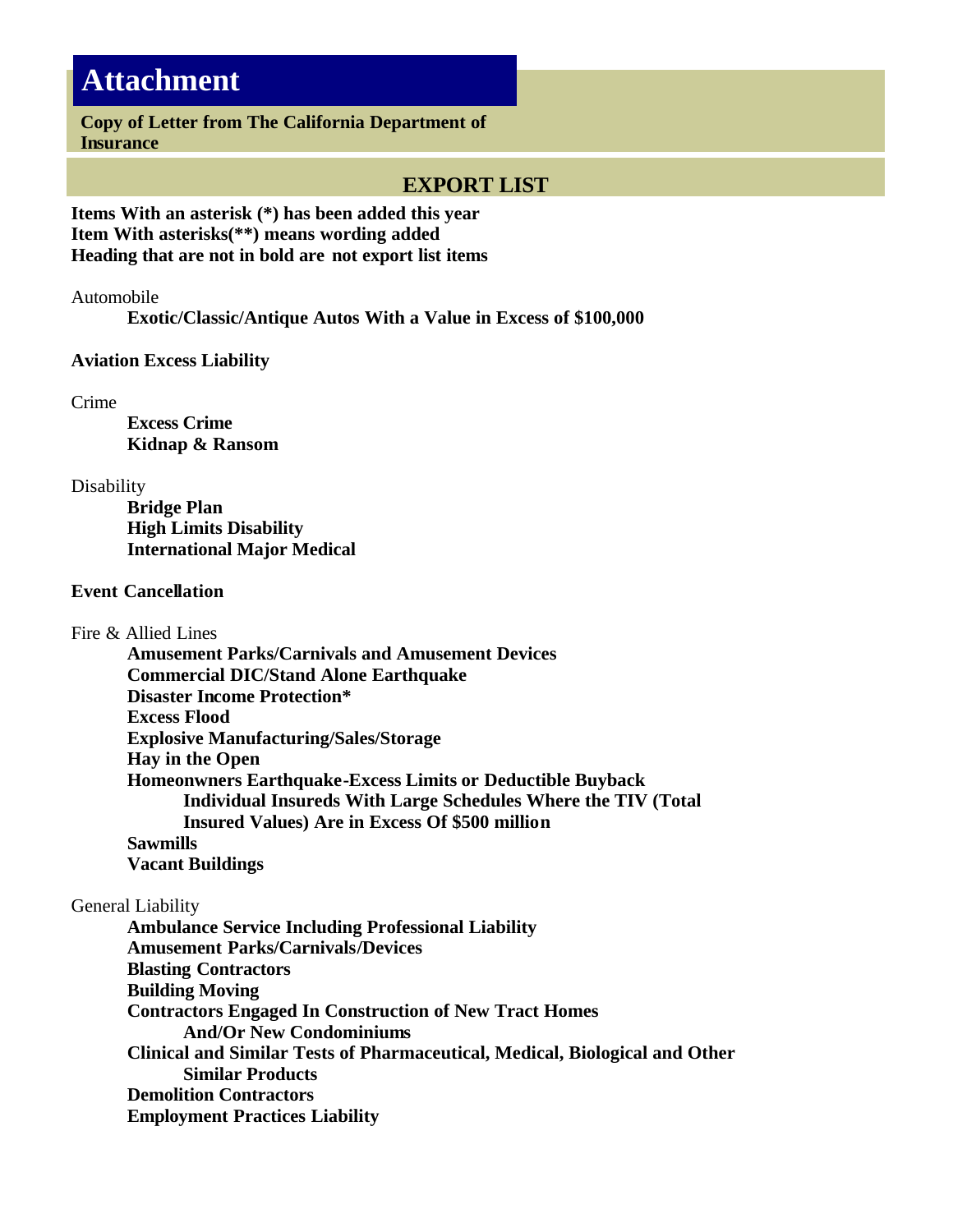# **Attachment**

#### **Copy of Letter from The California Department of Insurance**

### **EXPORT LIST**

 **Environmental Impairment Remediation and Pollution Liability Excess Liability Where Part of Underlying Is Nonadmitted Explosives Including Manufacturing/Sales/Storage Fireworks Displays Foster Family (occurrence based only)\* Limits That Attach In Excess of \$150 Million Oilfield Contractors Outfitters & Guides Patent/Trademark/Copyright Infringement Products/Completed Operations (written on a stand alone basis) Products Recall Security Guard Services Seasonal or Mobile, Concessionaires, Vendors and Fairs, with or without Liquor Liability\*\* Short Term special Events (excluding hole-in-one-coverage)\*\* Tattoo and Body Piercing Shops**

Inland Marine

 **All vessels in excess of 30 feet and rated with a maximum speed of 45 mph Any vessel with a Maximum Rated Speed in Excess of 55 mph Excess Motor Truck Cargo Personal Articles Floaters Written On a Stand Alone Basis where the value of the schedule is in excess of \$1,000,000 or contains a single item(s) over \$100,000.**

**Political Risks Including Expropriation, Confiscation, Unfair Calling**

**Prize Indemnification (excluding hole-in-one-coverage)\*\***

Professional Liability

 **Architects & Engineers/Condo coverage only Campaign Treasurers Creditors' Committees Tattoo and Body Piercing Shops**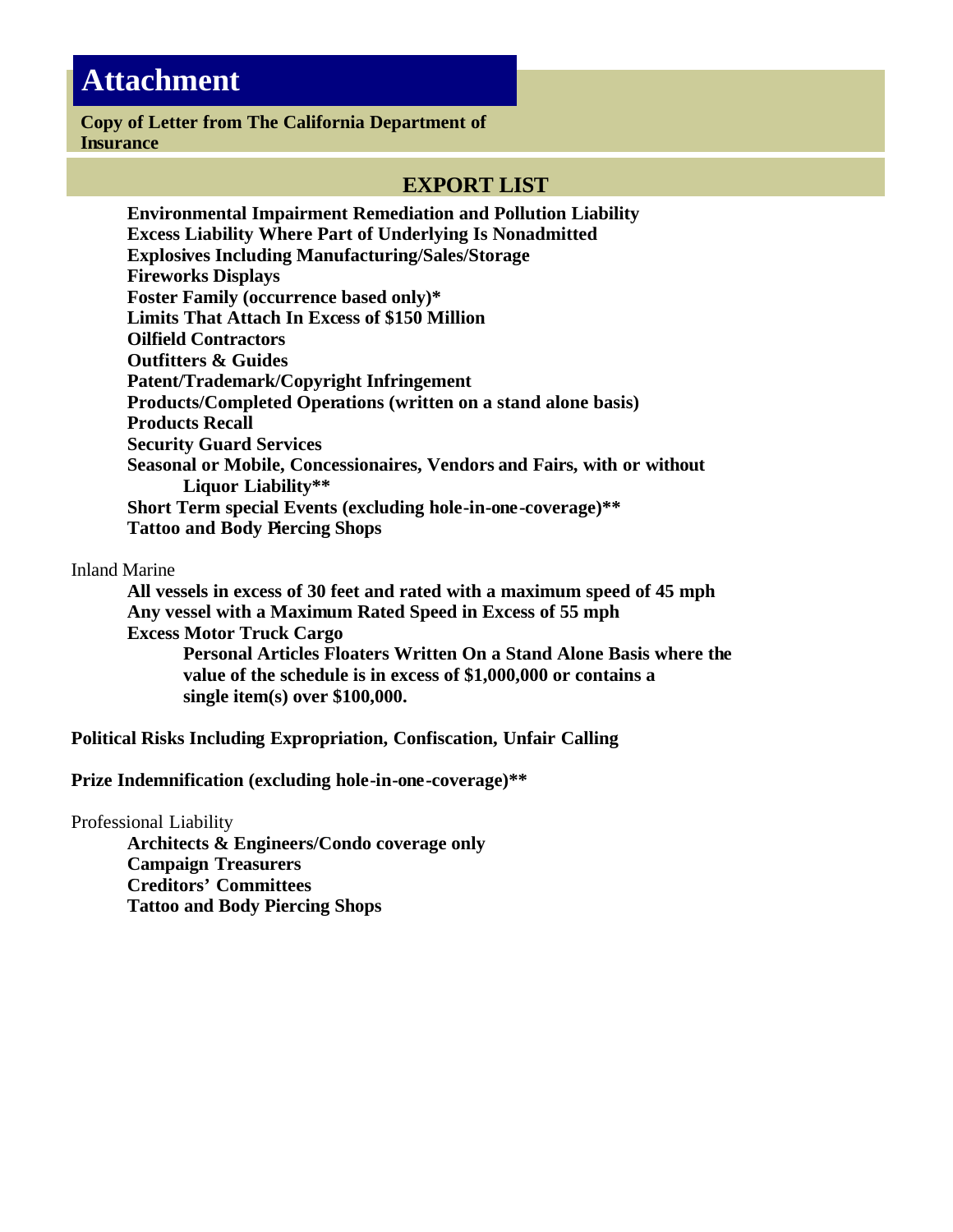### STATE OF CALIFORNIA DEPARTMENT OF INSURANCE **45 FREMONT STREET** SAN FRANCISCO, CA 94105

Bulletin No. 2001-2 January 5, 2001

#### TO: All Surplus Line Brokers, Admitted Insurers, and Other Interested Persons

#### **SUBJECT: Export List**

Pursuant to Insurance Code Section 1763.1, the Commissioner may by order declare eligible for placement with a nonadmitted insurer and exempt from all the requirements of Section 1763, except the filing of a confidential written report, any type of insurance coverage or risk for which he finds after a public hearing that there is not a reasonable or adequate market among admitted insurers.

This year the Department held a public hearing and comment period regarding the annual renewal of the list required by the statute. After receiving comments and conducting the hearing, the Department hereby adopts the attached list which has a few additions to it. The following coverages have been added to the list: 1) foster family liability(occurrence only) and 2) disaster income protection coverage. The following coverages have been clarified: 1)Seasonal or Mobile Concessionaires, Vendors and Fairs, with or without Liquor Liability, 2) Prize Indemnification (excluding hole-in-one coverage) and 3)Special Event (excluding hole-in-one-coverage).

The Department reminds you that risks and coverages not appearing on this list may still be exportable but subject to the full documentation of the search being performed pursuant to Insurance Code Section 1763.

A public hearing will be held annually or more often at the Commissioner's discretion regarding the attached export list. The Commissioner or his designee shall notify all surplus line brokers of any removal from the list. The contact person is Carol Frair, Senior Staff Counsel, Department of Insurance, 45 Fremont, San Francisco, CA 94105, (415) 538-4408.

> **HARRY LOW** Insurance Commissioner

By Dennis C. Ward

Deputy -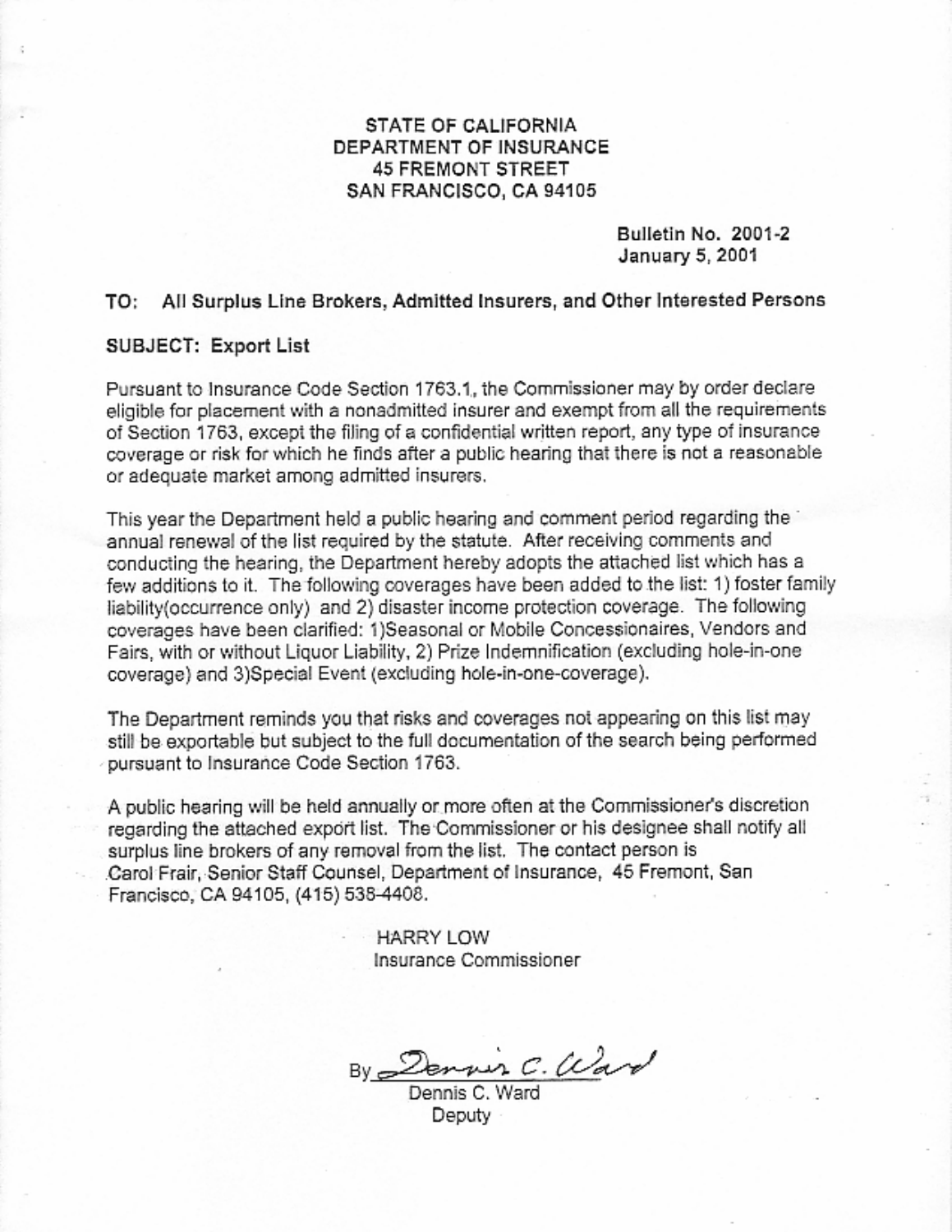#### **EXPORT LIST**

Items With an asterisk (\*) have been added this year Item With asterisks(\*\*) means wording added Headings that are not in bold are not export list items

#### Automobile

Exotic/Classic/Antique Autos With a Value in Excess of \$100,000

#### **Aviation Excess Liability**

Crime

**Excess Crime** Kidnap & Ransom

Disability

**Bridge Plan High Limits Disability** International Major Medical

#### **Event Cancellation**

Fire & Allied Lines

Amusement Parks/Carnivals and Amusement Devices

**Commercial DIC/Stand Alone Earthquake** 

Disaster Income Protection\*

**Excess Flood** 

Explosive Manufacturing/Sales/Storage

Hay in the Open

Homeowners Earthquake-Excess Limits or Deductible Buyback

Individual Insureds With Large Schedules Where the TIV(Total

Insured Values) Are in Excess Of \$500 million

Sawmills

Vacant Buildings

General Liability

Ambulance Service Including Professional Liability Amusement Parks/Carnivals/Devices **Blasting Contractors Building Moving** Contractors Engaged In Construction of New Tract Homes And/Or New Condominiums Clinical and Similar Tests of Pharmaceutical, Medical, Biological and Other Similar Products **Demolition Contractors** 

**Employment Practices Liability**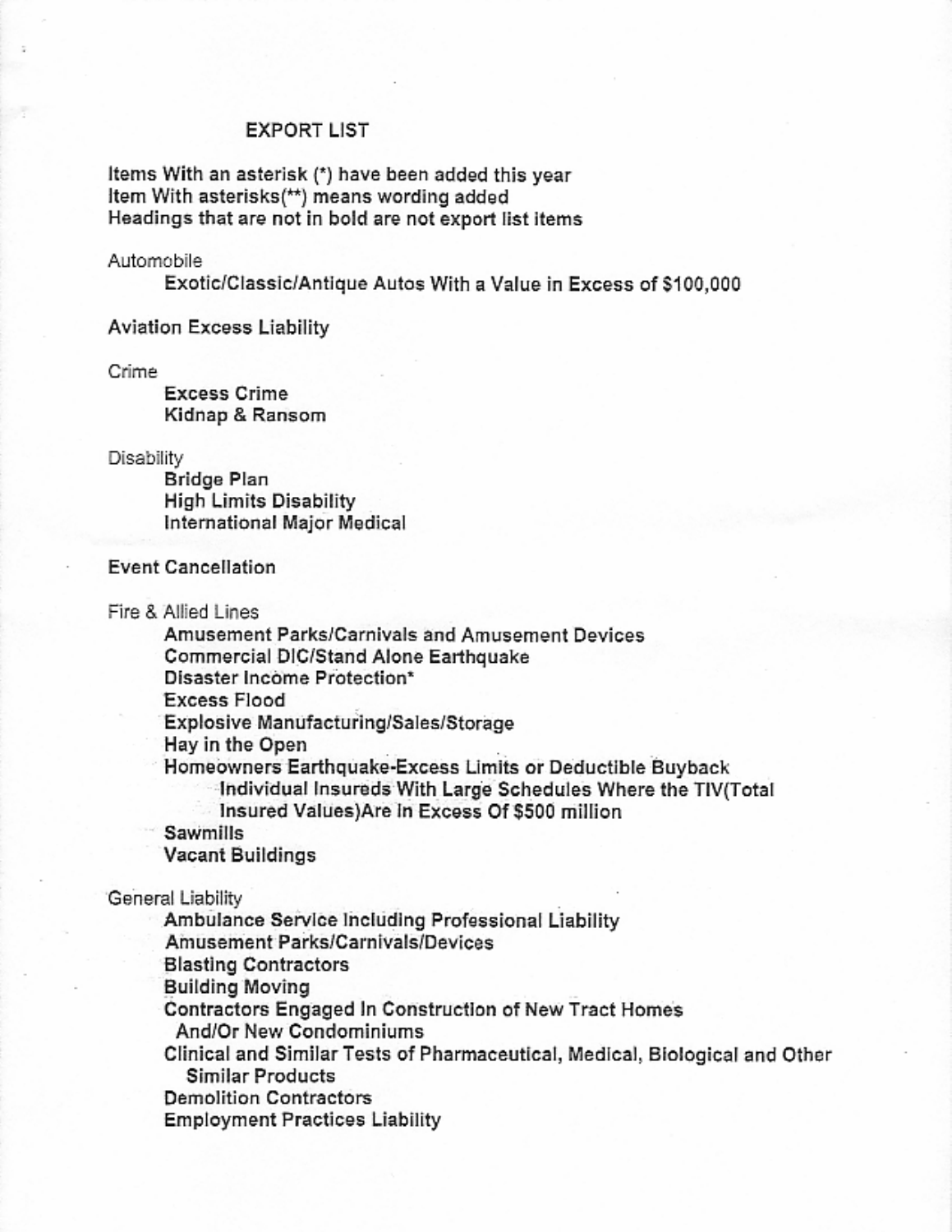**Environmental Impairment Remediation and Pollution Liability** Excess Liability Where Part of Underlying Is Nonadmitted Explosives Including Manufacturing/Sales/Storage **Fireworks Displays** Foster Family(occurrence based only)\* Limits That Attach In Excess of \$150 Million Oilfield Contractors **Outfitters & Guides** Patent/Trademark/Copyright Infringement Products/Completed Operations (written on a stand alone basis) **Products Recall Security Guard Services** 

Seasonal or Mobile, Concessionaires, Vendors and Fairs, with or without Liquor Liability\*\*

Short Term Special Events(excluding hole-in-one-coverage)\*\* Tattoo and Body Piercing Shops

Inland Marine

All vessels in excess of 30 feet and rated with a maximum speed of 45 mph Any vessel with a Maximum Rated Speed in Excess of 55 mph

**Excess Motor Truck Cargo** 

Personal Articles Floaters Written On a Stand Alone Basis where the value of the schedule is in excess in of \$1,000,000 or contains a single item(s) over \$100,000.

Political Risks Including Expropriation, Confiscation, Unfair Calling

Prize Indemnification(excluding hole-in-one-coverage)\*\*

Professional Liability

Architects & Engineers/Condo coverage only

Campaign Treasurers

**Creditors' Committees** 

Tattoo and Body Piercing Shops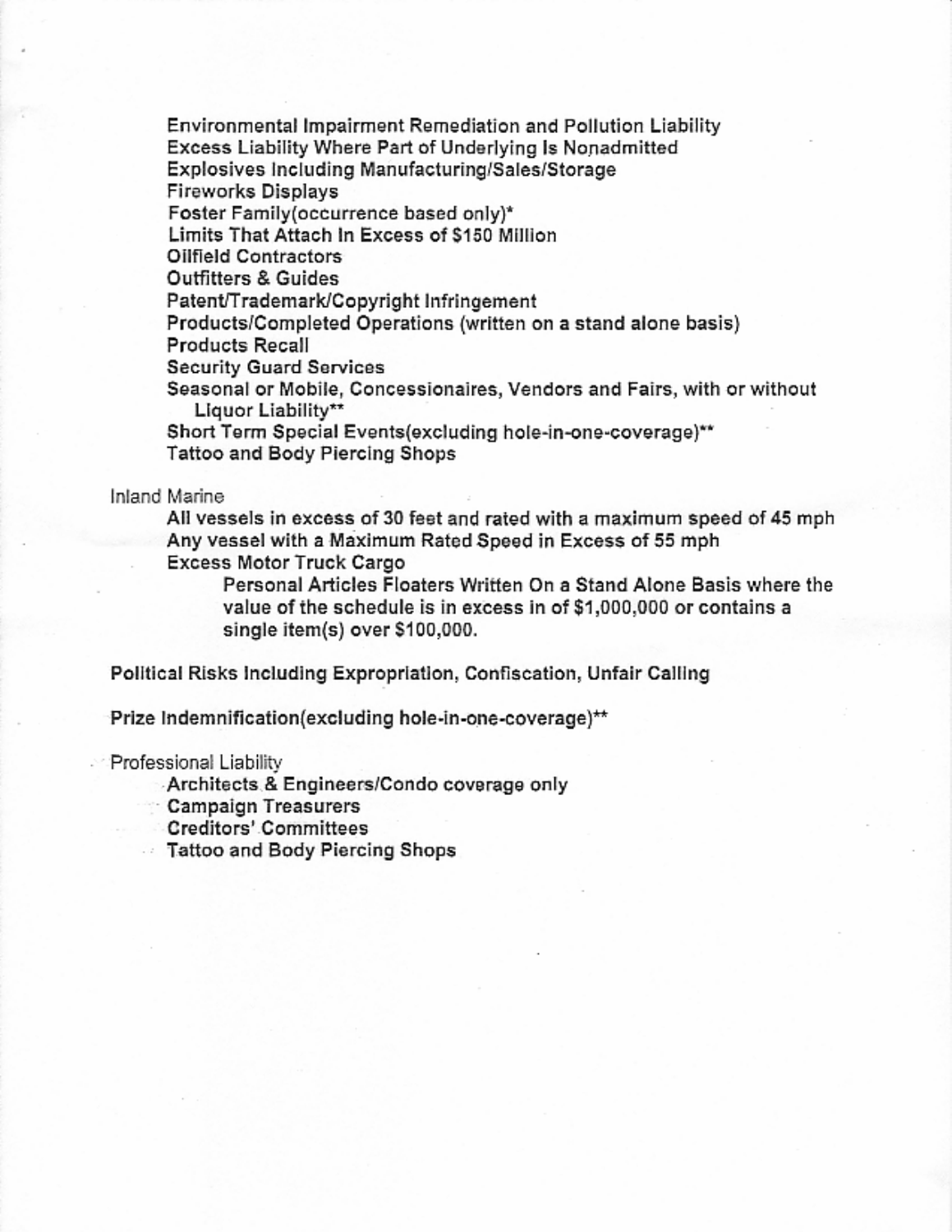# CALIFORNIA DEPARTMENT OF INSURANCE

# EXPORT LIST

| <b>EXPORT LIST ITEM</b>                                        | <b>EXPORT LIST</b><br>CODE |
|----------------------------------------------------------------|----------------------------|
| Automobile                                                     |                            |
| Exotic/Classic/Antique Autos With Value In Excess of \$100,000 | 052                        |
| Crime                                                          |                            |
| Excess Crime                                                   | 152                        |
| Kidnap and Ransom                                              | 153                        |
| Fire & Allied Lines                                            |                            |
| Arnusement Parks/Carnivals and Amusement Devices               | 405                        |
| Commercial DIC/Stand Alone Earthquake                          | 406                        |
| *Disaster Income Protection                                    | 415                        |
| Explosive Manufacturing/Sales/Storage                          | 407                        |
| Homeowners Earthquake-Excess Limits or Deductible Buyback      | 408                        |
| Individual Insureds with Large Schedules Where the TIV (Total  |                            |
| Insured Values) Are in Excess of \$500 Million                 | 409                        |
| Vacant Buildings                                               | 410                        |
| Sawmills                                                       | 411                        |
| Hay in the Open                                                | 412                        |
| <b>Excess Flood</b>                                            | 413                        |
| General Liability                                              |                            |
| Ambulance Service Including Professional Liability             | 561                        |
| Amusement Parks/Carnivals/Devices                              | 562                        |
| <b>Blasting Contractors</b>                                    | 563                        |
| Building Moving                                                | 564                        |
| Clinical and Similar Tests of Pharmaceutical, Medical,         |                            |
| Biological and Other Similar Products                          | 565                        |
| Contractors Engaged in Construction of New Tract Homes         |                            |
| And/or New Condominiums                                        | 566                        |
| <b>Demolition Contractors</b>                                  | 567                        |
| Environmental Impairment Remediation and Pollution Liability   | 568                        |
| <b>Employment Practices Liability</b>                          | 569                        |
| Explosives Including Manufacturing/Sales/Storage               | 570                        |
| *Foster Family (occurrence based only)                         | 588                        |
| Fireworks Displays                                             | 571                        |
| Patent/Trademark/Copyright Infringements                       | 572                        |
| Limits that Attach in Excess of \$150 Million                  | 573                        |
| Oilfield Contractors                                           | 574                        |
| Products/Completed Operations (Written on a Stand Alone Basis) | 575                        |
| Products Recall                                                | 576                        |
| Outfitters & Guides                                            | 579                        |
| **Short Term Special Events (excluding hole-in-one coverage)   | 580                        |
| Security Guard Services                                        | 581                        |
| Excess Liability Where Part of Underlying is Nonadmitted       | 582                        |
| Tattoo and Body Piercing Shops                                 | 583                        |
| Aviation Excess Liability<br>Revision Date: January 2001       | 586                        |
|                                                                |                            |